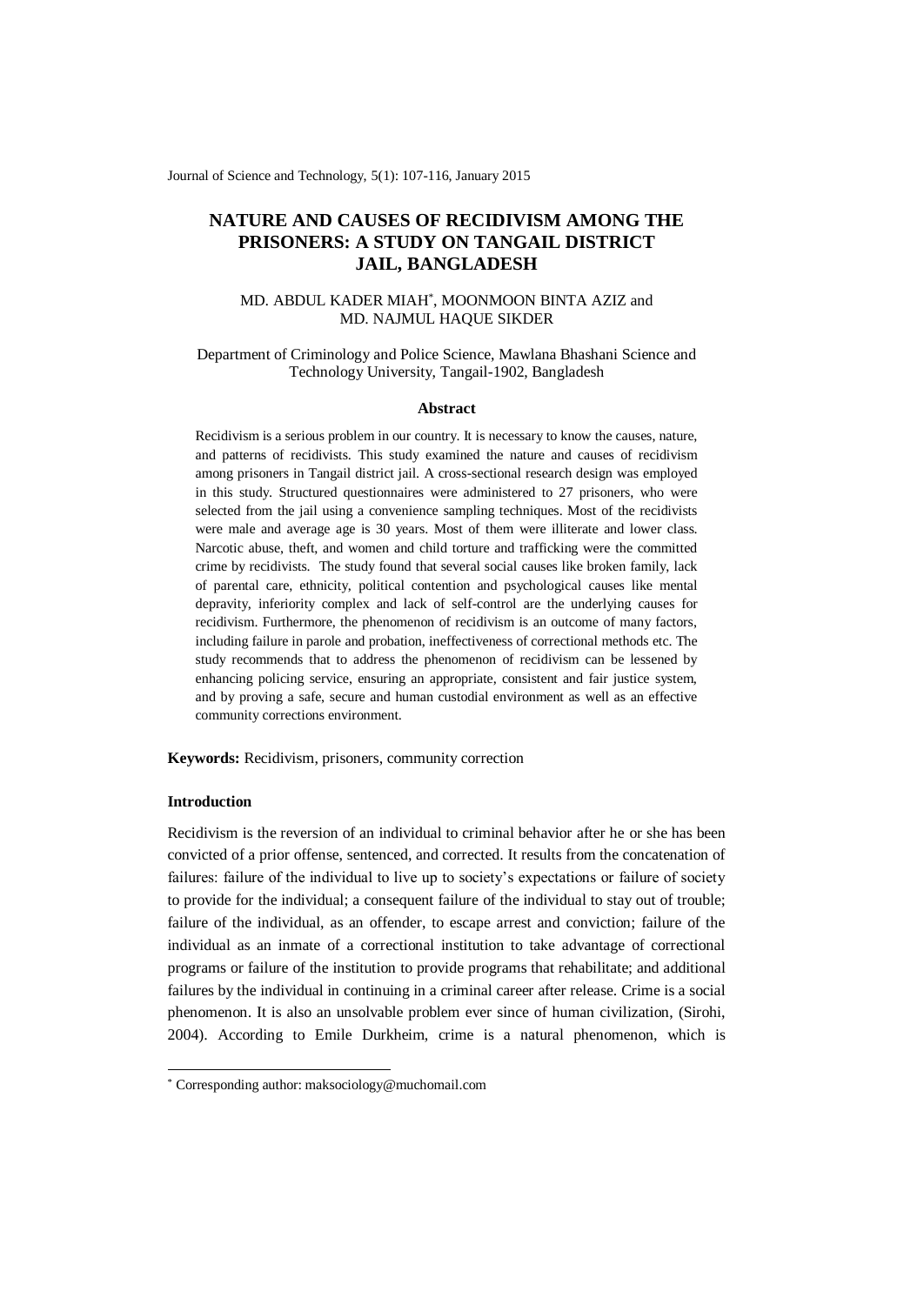constantly changing with social change. But it is main concern that, which person does more than one offence in his or her life. It is a serious problem for any society or country. Now such recidivism is a major problem likes our country. Although punishments are given to the offenders but reoffending is quite common here. Rigorous punishment or social restriction are not prevented or reduce the crime or recidivism rates.

The English word "Recidivism" comes from Latin word "*recidivus*" means "recurring" from re- back. The term is most frequently used in conjunction with criminal behavior and substance abuse with "relapse" that more commonly used in medicine and in the disease model of addiction. In consequence the ever increasing recidivism is undoubtedly a crucial dilemma for penologist in the control of crime and rehabilitation of offenders. The terms recidivism connotes persistence indulgence in crime the jails in most civilizes country are full of prisoners and court rooms are jammed with under-trials. The offenders are locked-up, released, rearrested and re-sentenced. Recidivism" was first used in popular English literature**.** Concerned with the extent to which a person relapses into criminal activity for a second or further time, and is relatively understood, in term of its measurement, as the occurrence of the criminal event. This definition suggests that we form attitudes towards our recidivist do not change their behavior at a glance. However, the prediction of recidivism appears semantically border and may well include violence and dangerousness (Rahman *et al.*, 2009).

The term 'recidivism' is freely used to describe the general act of reoffending. According to Mannering (1958), criminological literature is repute with descriptions of the personality and background characteristics of recidivist's hypotheses as to why they persist in crime. In his opinion recidivists or crime-repeaters are often characterized as being basically anti-social, aggressive, highly competitive, and indifferent to well-being of others exceedingly egocentric (Mannering, 1958). However, it is also true, in the sense of criminal activities that it appears to be major social, economical and political issues today's Bangladesh characterized by increased crime. Recidivist criminal in Bangladesh may show direction or open new dimension for factors affecting criminal activities. Such as various socio-economic factors including growing population, high poverty level, lack of education, lack of supportive mechanism, higher population to police ratio, ineffective crime control strategies, weakness of law, lack of public awareness about crime, unplanned urbanization, industrialization and globalization can be attribute to high crime rates to both urban and rural areas. Recidivism is the term used to describe ex-offenders who return to prison as a result of continued criminal behavior. Within Bangladesh, the recidivism rate is quite high. There are several motivating factors leading to recidivism in Bangladesh as drug addiction, lack of education, lack of employment, impoverished lifestyle and discrimination. Most often when Bangladesh ex-offenders return to the community, they return to the same negative environment that they left, which is usually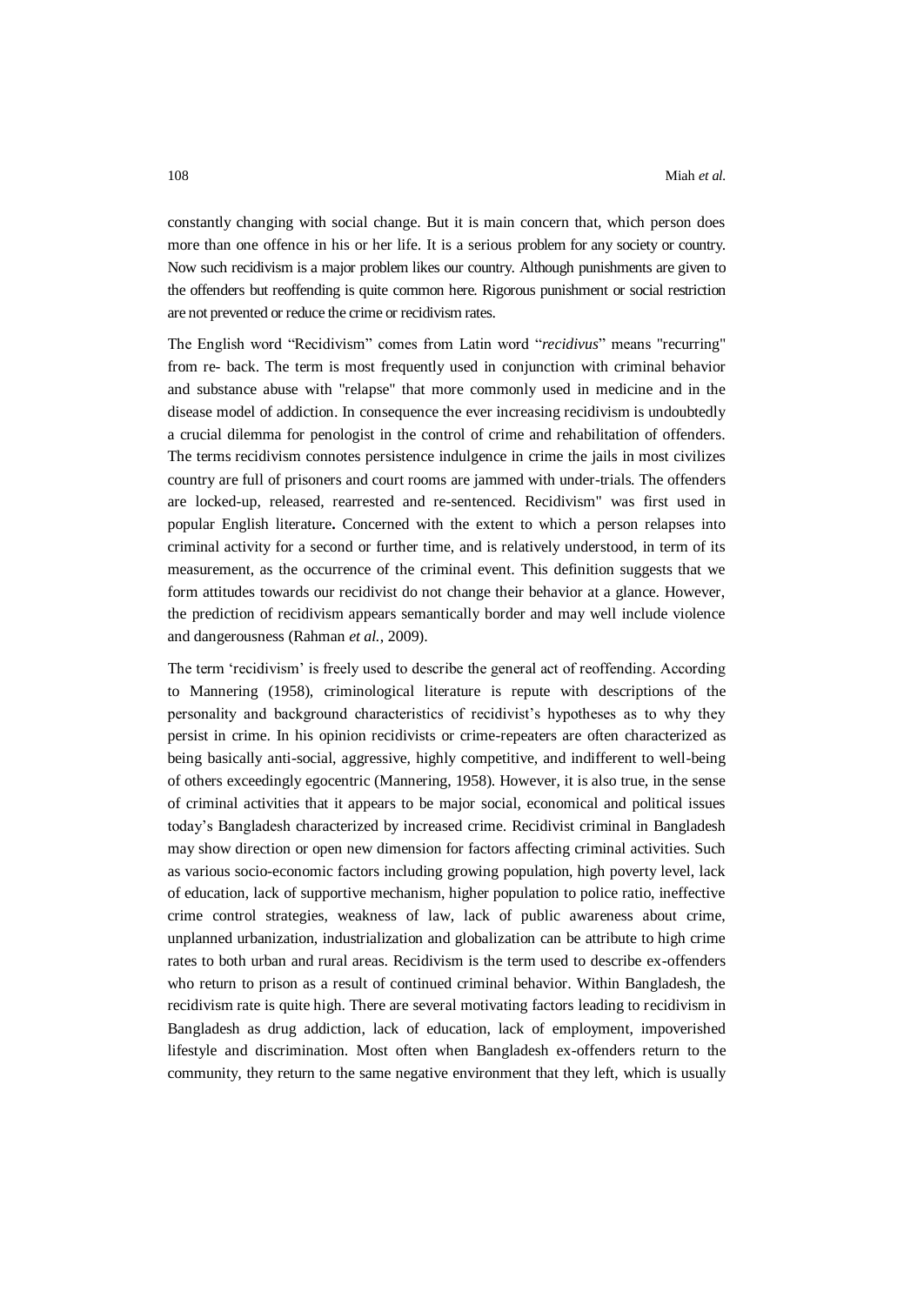plagued by drug addiction, criminal activity and economic depression. Today, in corrections, there is a tremendous amount of focus on the recidivism rate among Bangladesh.

Like any other country, the problem of recidivism has reached alarming issue in Bangladesh in recent years. The statistics on crime in Bangladesh indicate a wide fluctuation in this country and the statistics of these crimes (number of registered case) throughout the year 2004 to 2008 according to Bangladesh police is very hazardous. The rate of the above mentioned crimes (number of registered case) every after 5 years increasing extensively. In percentage, they are 10, 64, 25, 41 and 5%, respectively in cruelty to women, narcotic, smuggling, theft, murder. To police this high rate of crime is closely interconnected with recidivism. On the other word recidivism is the most imperative causation of this increasing rate of crime [\(www.police.gov.bd\)](http://www.police.gov.bd/). Recidivism is an important concept to behaviors and its performances. Researchers have outlined the relationship that recidivism has with critical behavioral factors, such as criminality, drug addiction etc. Therefore, it would appear the study of recidivism would be important. However, the concept of recidivism in policing has received a minimal amount of attention in Bangladesh. The apparent lack of empirical research addressing this concept with respect to recidivism allows for a variety of studies to be undertaken to examine behavior in criminal towards Socio- demographic characteristics, nature of crime and actual causes of recidivism. Recidivism has reached as an alarming issue in Bangladesh in recent years. Recidivism is a key issue on the criminal justice agenda. Preventing reoffending and reducing re-incarceration are, among others, key priorities for governments – and they should be, because the research clearly shows that a minority of offenders are responsible for the majority of crime. This study has been focused mainly on to understand recidivism in Bangladesh. The specific objectives are as follows: i) to know the socio-demographic characteristics of the recidivists, ii) to find out the nature and causes of recidivism in Bangladesh, iii) to explore the relationship between victim and recidivist offenders, iv) to show the trends of recidivism among the respondents, and v) to give some suggestions in this context.

### **Methods and Materials**

### *Theoretical framework*

Theoretical framework is necessary for better interpretation, generalization as well as for minimizing bias (Baker, 1999). Theoretically, recidivism happens when needs of different level are fulfilled. In reverse, dissatisfaction is the result of unavailability for meet up those needs. Psychologists Abraham Maslow proposed that all people seek to satisfy five basic kinds of needs: physiological needs, safety needs, belongingness needs, esteem needs, and self-actualization needs (Maslow, 1954).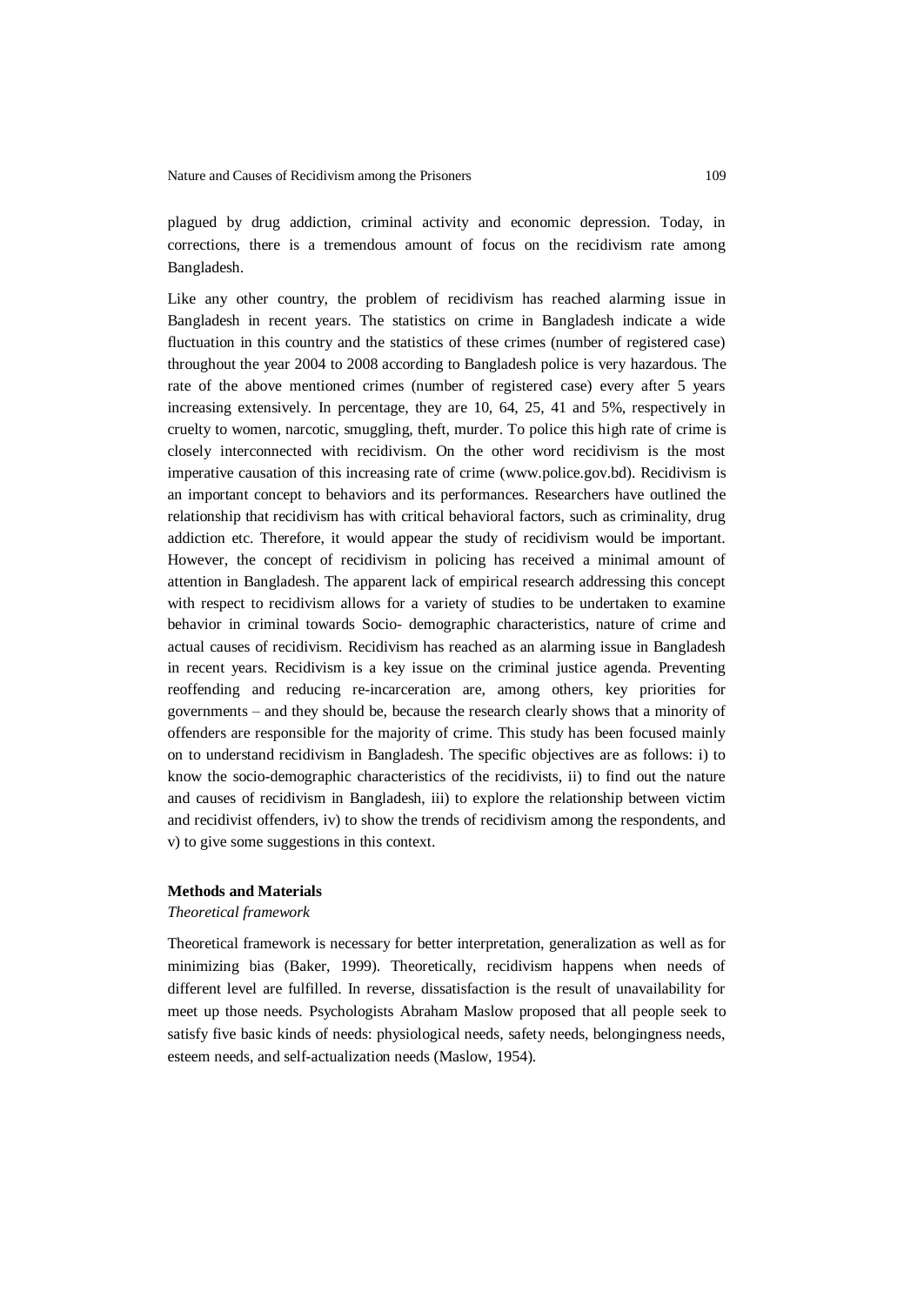Social Learning theory helps in understanding human behaviour. By selecting an appropriate theory one has a road map of how behaviour may be changed and what to look at when evaluating the effectiveness of programmes. Sociological theories are effective to understand the changes that are observed in groups, but treatment is focused on the individual. Therefore, psychology, with its emphasis on individual behaviour, provides a starting point for appropriate theories to assist with programme development. Penologists think that when a person is confined for long time he or she will not return in society at easily because he divert from the normal society. He may be not suitable in normal society. Sometimes environment is support for crime again or recidivism and also for mental illness, emotional, self-minded, mental confused etc (Kader and Hussain, 2010). Social-learning theory, in its simplest form, suggests that increases in rewards for behaviour will increase the probability that a behavior will occur again (Bandura, 1971).

The Differential Association theory states that criminal behavior is learned behavior and learned via social interaction with others. They learn how to commit criminal acts; they learn motives, drives, rationalizations, and attitudes. And this the reason grows socially easier for the individuals to commit a crime again. The principal part of the learning of steady criminal behavior occurs within intimate personal groups i.e. within inmates. When criminal behavior is learned, the learning includes techniques of committing the crime the process of learning criminal behavior by association with criminal and anticriminal patterns involves all of the mechanisms that are involved in any other learning (Vold, 1958). Both of those theories can be explicit that why and how would be recidivist. Every person must be good. But sometimes wrong for need or unconscious mind. At a time it is normal of her life. It must be pre-anti social behavior. When he not care it to reform her behavior he may be do wrong again and again. This way they become a recidivist.

#### *Analytical and conceptual framework*

In recidivism analysis that seeks to identify correlates of reoffending. Insofar as a comparative analysis of recidivism rates is hampered by contextual and methodological inconsistency. Although a number of recidivism risk factors have been identified, the relationships between any single risk factor and recidivism is small. Offenders who are at the highest risk to re-offend require the most intensive treatment services if the goal is to reduce the likelihood of returning to prison. As this group is also likely responsible for the highest volume of crime, changing their behaviour through treatment will result in the largest decrease in criminal activities (Andrews, 1996). Overall, the result of this study provide a list of the factors that should be addressed in recidivism and they show that using risk assessment tools that combined different factors and both dynamic and static measures are the most effective tools for predicting the likelihood of new offences after release from prison. Sociologists and criminal justice scholars have found a direct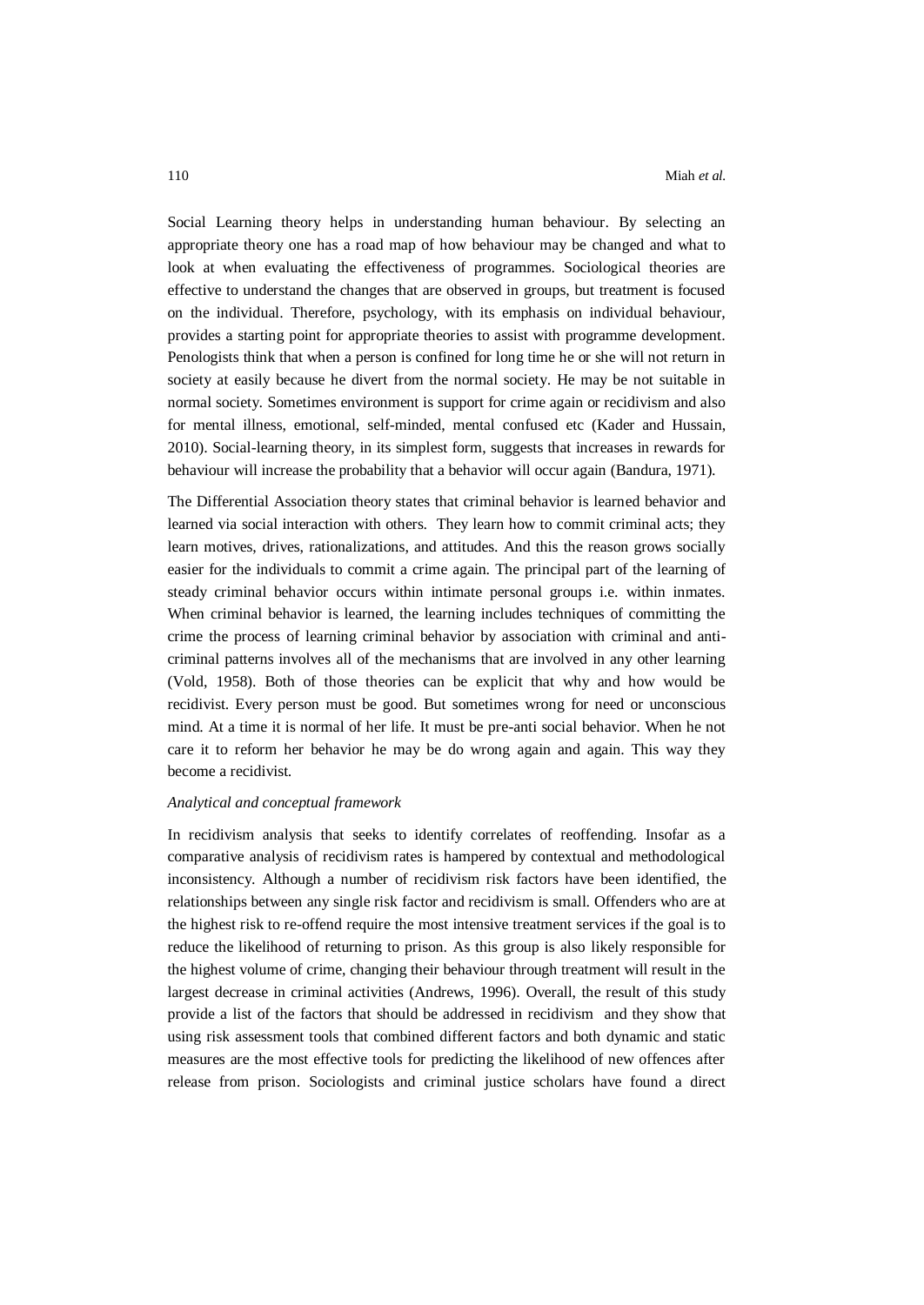correlation between poverty and crime. Past behavior is the best predictor of future behavior (Doris, 2001). From this perspective, it is reasonable to attempt to prevent crime by preventing known offenders from continuing their criminal behavior Additional responsible facts are lack of education, lack of parental guidance, psychological problems, and lack of proper rehabilitation, involve to gangs.



**Fig. 1.** Conceptual framework of the study.

This study shows the overall idea of recidivism in the framework such as causation, typology and nature. Every factor has some special variable and those variables influence some indictors. Recidivism causation like as Social, Political contention, Formed organizational influence, broken family, Parents affection, Parents-discipline, Ethnicity. Psychological**:** Mental depravity, Inferiority complex, Intelligence, Lack of self-control. Achievement: Education, Ethics, Norms, Values. Inadequacy of reformative techniques: Failures in parole, Ineffectiveness of correctional methods. Category of recidivist: Rearrested, Return to prison with/without new sentence, under trial, Reconvict under Special power Act (SPA), new convictions, any incidence of re-incarceration. Nature of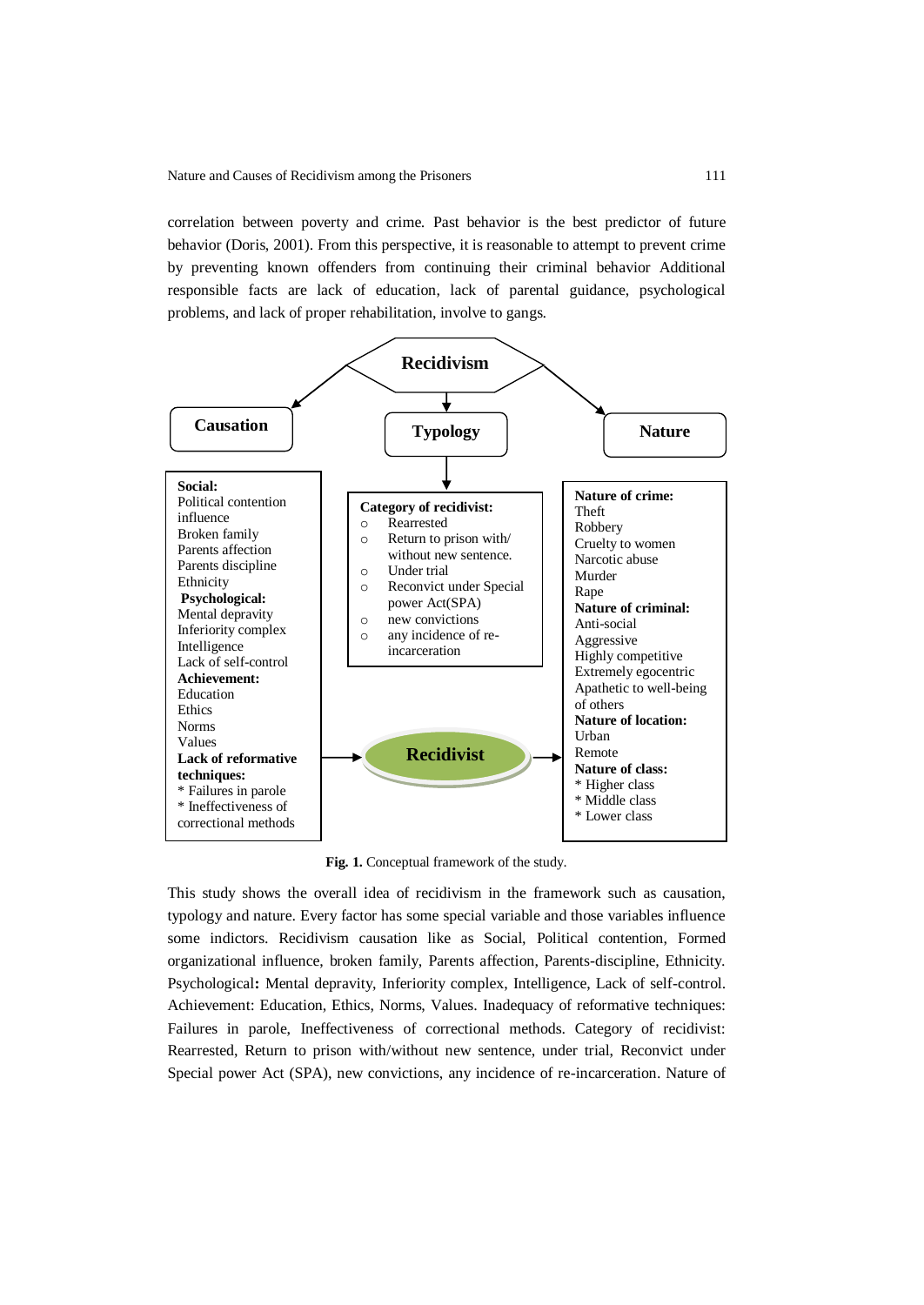crime: Theft, Robbery, Cruelty to women, Narcotic abuse, Murder, Rape. Nature of criminal: Anti-social, Aggressive, Highly competitive, extremely egocentric, Apathetic to well-being of others. Nature of location: Urban, Remote. Nature of class: Higher class, Middle class, Lower class. The study is a cross-sectional study indeed and quantitative in nature. In a cross-sectional study the population, is being studied, being observed at a single point in time. Data gathered from 27 prisoners through questionnaire method formed the data-set of the study. Data were analyzed as well as interpreted for descriptive purpose. The nature of the population was fixed. Study was conducted on the basis of the convicted and under trial recidivist in jail. For better representation, the entire recidivists are contracted for data collection and in-depth interviews in jail.

### **Results and Discussion**

Table 1 summarizes the content of the Demographic characteristics analyzed in this paper. In this study the data was collected from 27 recidivists. From this table shows that, 11.1% of the respondents belong to the age limit 16-25, 44.5% of the respondents belong to the age limit 26-35, 29.6% of the respondents belong to the age limit 36-45, 14.8 % of the respondents belong to the age limit above 46 year. Thus, most of the respondents are aged less than 35 years. They are young, energetic and in high time of their career as illegal activities. However, from the table we observe that data are normally distributed. It is also found from this study that, the majority of the respondents of the recidivists are the illiterate and secondary school or secondary school pass. The average qualifications of the recidivists are Illiterate. Only small number is highly educated and qualified. Their percentages are very poor in the recidivist of the Jail. Quetelet (1796-1874) to statistical analyze was that some people were more likely to commit crime than others, especially those who were young, male, poor, undereducated. Young males were more likely to commit high level of crime under any circumstances. Quetelet (1796-1874) found that people with more education tended to commit less crime but tended to commit more violent crime. The majority of the recidivists' family member is nuclear family/ single family (33.4%), single/ nuclear families member 1-6 people with father, mother, brother, sister; followed by (66.6%) respondent's family member are join family. Their family members are 6-above person with father, mother, brother sister, wife, husband, son daughter. The urban people are more committing the crime. Because more resource and more opportunities. Crime dependent on geographical location like Robert E. Park and Ernest W. Burgess's "Ecological theory of the Concentric Zone" explains that transition and working class homes are more likely to commit crime. According to Clifford R. Shaw and Henry D McKay, the social disorganization theory point out that urban and industrial area are faced more problem to crime cause no relation between two family or neighborhood. So, more opportunity makes more probability to commit crime.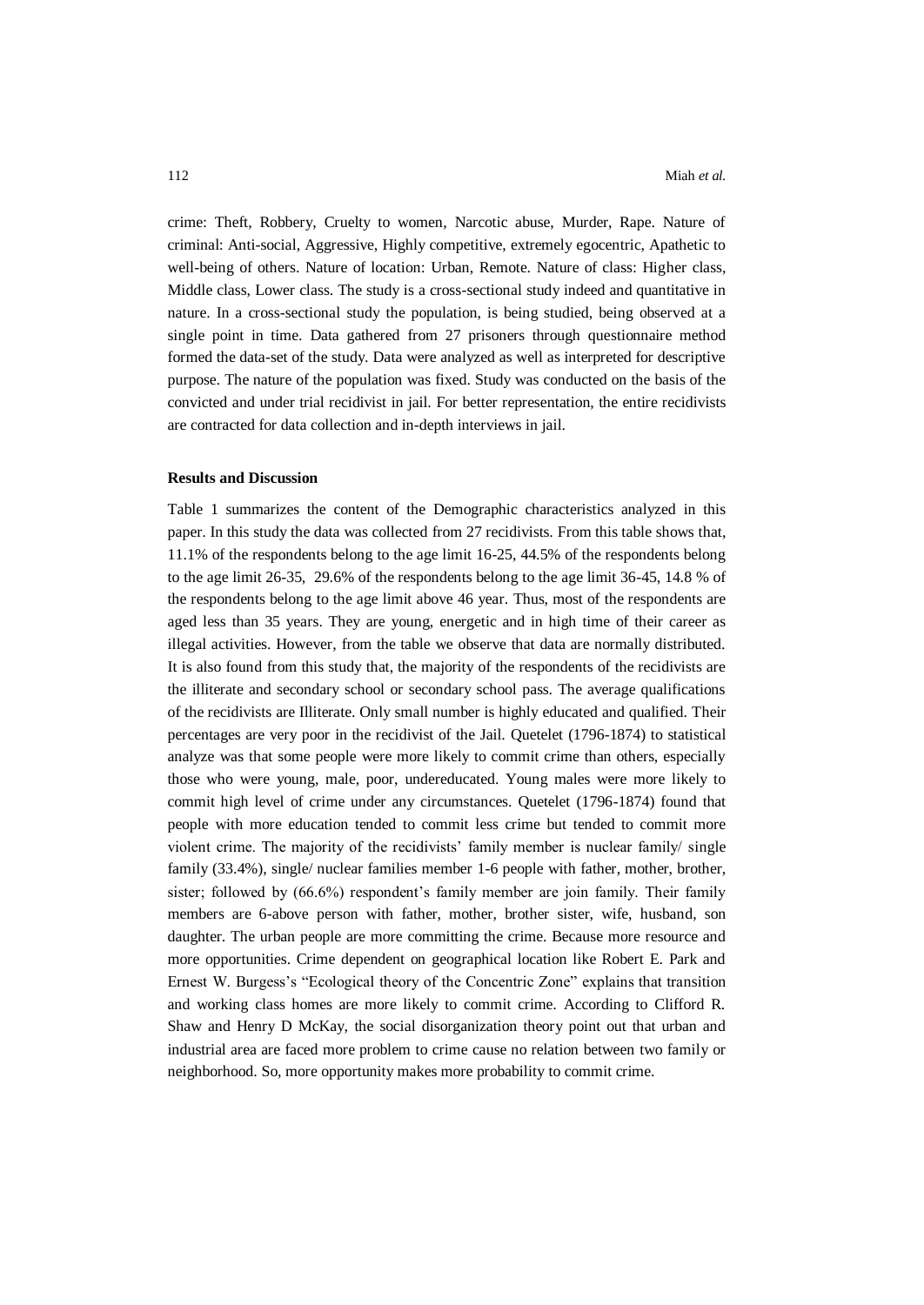| Demographic characteristics     | Sub-categories | Frequency | Percentages |
|---------------------------------|----------------|-----------|-------------|
| Age of the respondents          | 16-25 year     | 03        | 11.10       |
|                                 | 26-35 year     | 12        | 44.50       |
|                                 | 36-45 year     | 08        | 29.60       |
|                                 | Above 46 year  | 04        | 14.80       |
|                                 | Total          | $N=27$    | 100.00      |
| Educational qualification       | Illiterate     | 12        | 44.40       |
|                                 | Primary        | 08        | 29.10       |
|                                 | <b>SSC</b>     | 04        | 14.80       |
|                                 | <b>HSC</b>     | 02        | 07.50       |
|                                 | Graduate       | 01        | 03.70       |
|                                 | Total          | $N=27$    | 100.00      |
| Family pattern                  | Nuclear family | 09        | 33.40       |
|                                 | Join family    | 18        | 66.60       |
|                                 | Total          | $N=27$    | 100.00      |
| Residential area of respondents | Urban          | 19        | 70.30       |
|                                 | Rural          | 08        | 29.70       |
|                                 | Total          | $N=27$    | 100.00      |

| Table 1. Demographic characteristics of the respondents |
|---------------------------------------------------------|
|---------------------------------------------------------|

# *Social stratification*

In general, it is seen that social status is one of the main reasons for the crime or recidivists. This study showed that high class people involved is the low rates of recidivists and lower class people involved is the high rates of recidivists. So poverty or economic factors also the main causes of recidivism. When a person follows the rules of his or her religious, he or she may be stay in long distance from illegal activities. This study showed that 55.5% recidivists are maintaining religious activities in sometimes and only 11.1% are fully try to maintain to the religious rulls.33.4% are not follow their religious rules. The economic theory of crime assumes that people weigh the consequences of committing crime. Some scholars using social-structural approach have explained recidivism in terms of the stratification structure of society. They focus on the impact of stratification structure conditions on criminal behaviour. This explanation holds that a criminal is a product of the social-structural environment which provides him his ideals and his goals. Italian scholar Fornasari who talk of the relationship between crime and poverty (Ahuja, 1996) Economic system thus provides 'climate of motivation' for criminal behaviour in again and again. Economic gain and opportunities must be considerable for crime.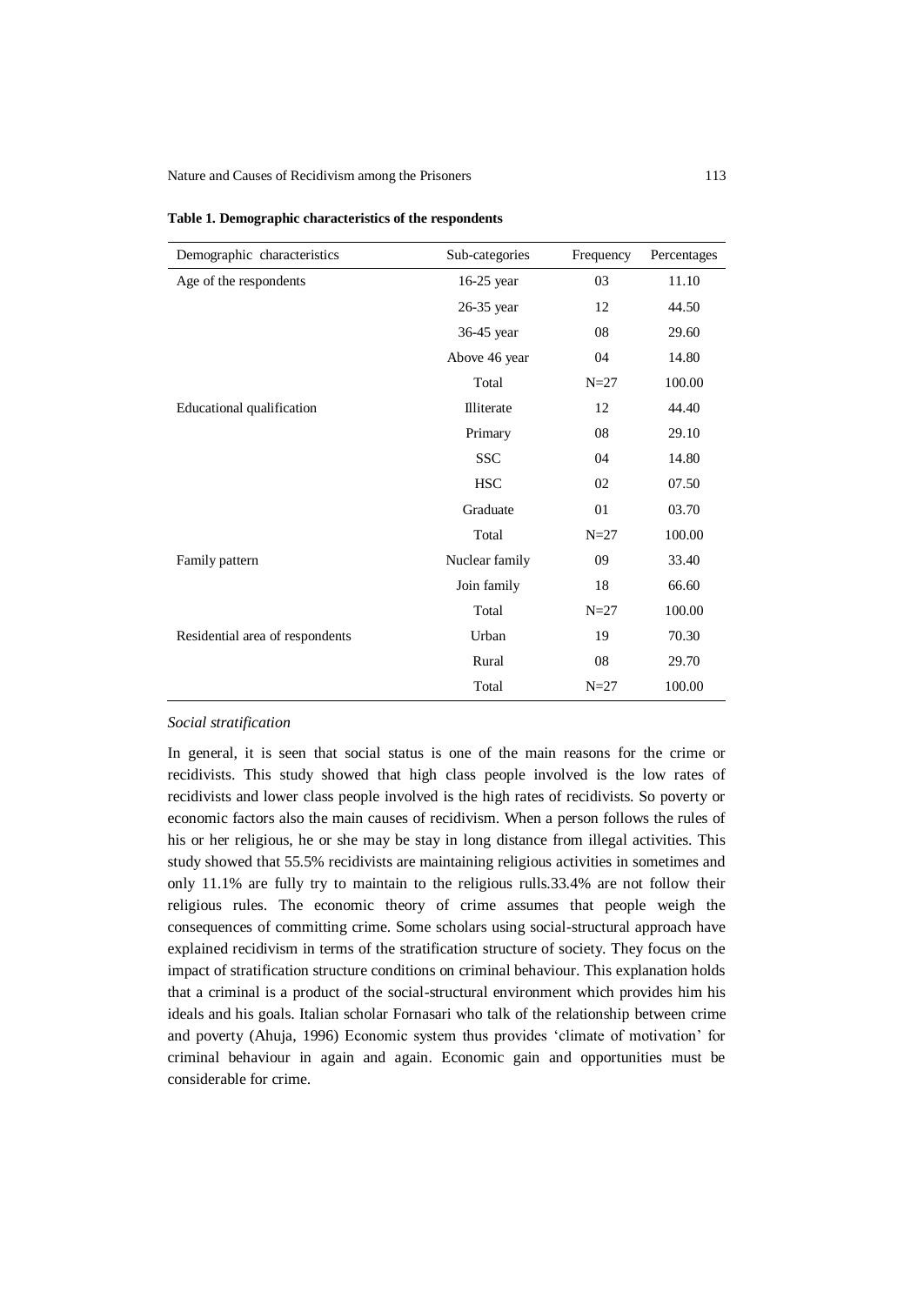| Demographic characteristics | Sub-categories | Frequency | Percentages |
|-----------------------------|----------------|-----------|-------------|
| <b>Status</b>               | High class     | 01        | 03.7        |
|                             | Middle class   | 08        | 25.5        |
|                             | Low class      | 18        | 70.4        |
|                             | Total          | $N=27$    | 100.0       |
| Religious performance       | Regular        | 03        | 11.3        |
|                             | Sometimes      | 15        | 55.5        |
|                             | Never          | 09        | 33.4        |
|                             | Total          | $N=27$    | 100.0       |

### **Table 2. Social stratification and ritualism**

### *Typology*

Table 3 revealed the causes of recidivism. It is found that 55.5% crime was committed for economic gain and for the conflict committed was 29.9% also personal causes was 14.8%. Maximum crime was committed for economic gain and minimum for personal cause's also medium factor was conflict. But in the second crime show the why was committed, to look that 62.9% crime was committed for conflict and for the economic gain committed was 22.3% also personal causes was 14.8%. Maximum crime was committed for conflict and minimum for personal cause's also medium factor was economic gain. To this study point out first and second crime causes mainly changed in the time of recidivism. When a person committed the first crime was theft, but those person committed the second crime might be Theft, Robbery, Narcotic abuse, woman and child torture, trafficking. So causes of crime also change for nature and dimension of crime. Here the statistics showed that most of the difference first and second offences are 5.1-8 year then this difference is 2.1-5 year and lowest crime difference is bellow 2 year and up to 8 year. The most difference (51.7%) between committing first and second crime is 5-8 years.

| Typology of crime                    | Causes of crime | Frequency | Percentages |
|--------------------------------------|-----------------|-----------|-------------|
| 1st crime                            | Personal        | 04        | 14.8        |
|                                      | Conflict        | 08        | 29.8        |
|                                      | Economic gain   | 15        | 55.4        |
|                                      | Total           | $N=27$    | 100.0       |
| 2nd crime                            | Personal        | 04        | 14.8        |
|                                      | Conflict        | 17        | 62.9        |
|                                      | Economic gain   | 06        | 22.3        |
|                                      | Total           | $N=27$    | 100.0       |
| Difference between 1st and 2nd crime | Below 2 year    | 02        | 07.5        |
|                                      | $2.1 - 5$ year  | 09        | 33.3        |
|                                      | $5.1 - 8$ year  | 14        | 51.7        |
|                                      | Up to 8.1 year  | 02        | 07.5        |
|                                      | Total           | $N=27$    | 100.0       |

#### **Table 3. Typology of crime**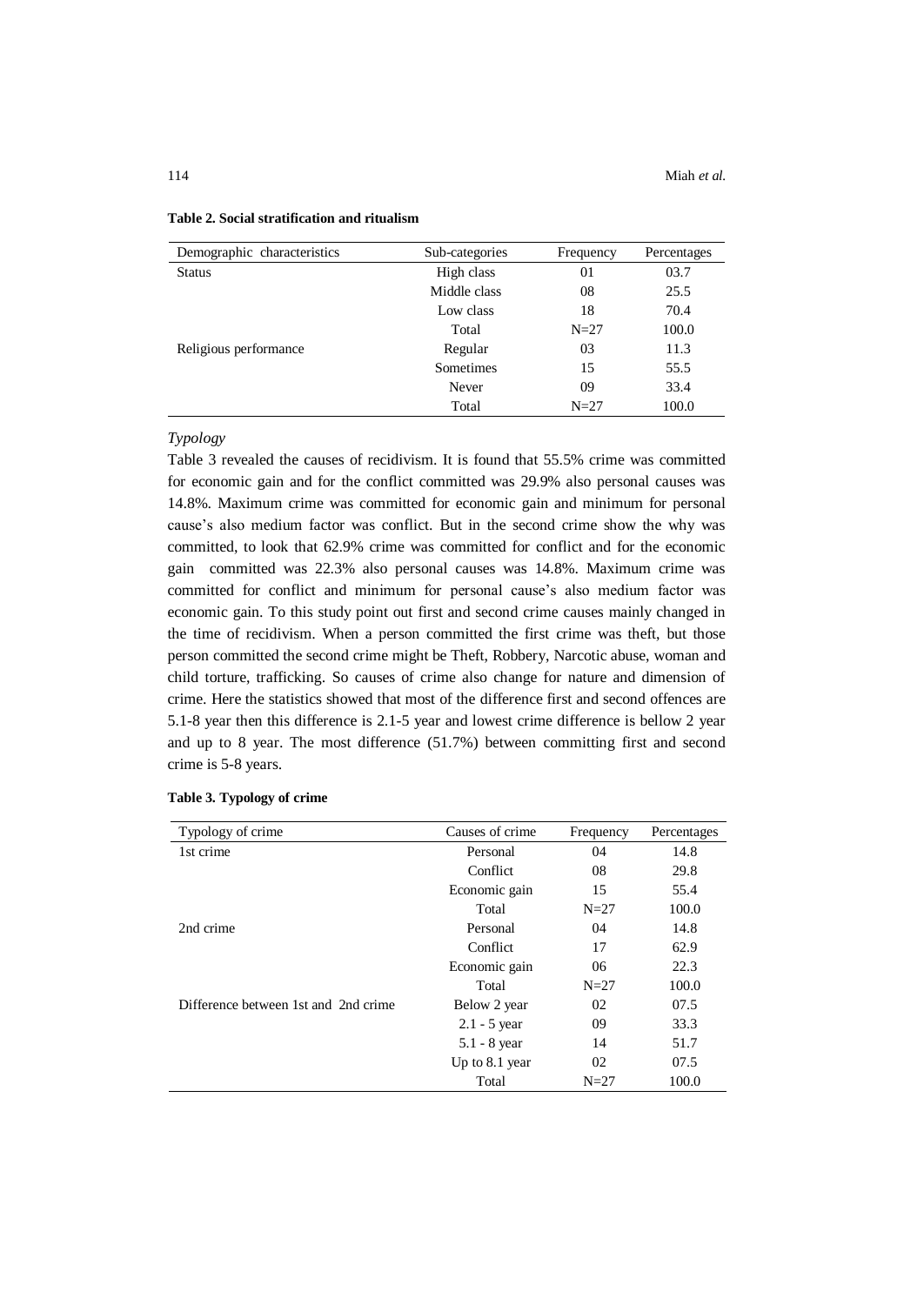### *Relation between victim and criminal*

To this study point out that follow the pie chart 37.1% was known victim means known relation between victim and criminal and also that 33.3% was family member victim, 18.5% was stranger victim, 11.1% was unknown victim. D.P. Sing (1980) found that a large number of murderers had murdered their family members, followed by neighbors, friends, and others. Rajan and Krishna (1981) study on homicides in Delhi and Bangalore found that 22 to 39% victims get murderer by relatives.



**Fig. 2.** Recidivists and victims relationship in 1st crime.

### **Nature of trends**

The graphical presentation show that recidivists first crime was 22.2 % in theft but second time it was 11.1 % and in robbery crime first time was 14.8 % but second time was 7.4% and also narcotic abuse crime this percentages was 33.3 to 25.9 %. So this three crime rates are decrease in first to second crime. Murder was equal rates to first and second offence. Rape, Child torture, trafficking such crime are increase in first crime to second crime. But rape rate was majorly increased this time.



**Fig. 3.** Trends to changes in 1st and 2nd crime.

# **Conclusion**

Recidivism is an interesting and useful conceptual tool for effective crime prevention strategies. It is a criminological concept that describes the phenomenon of criminal tendency, where a recidivist offender is generally identified as one who repeatedly engages in criminal activity. Criminal Justice System (CJS) system is also to be very